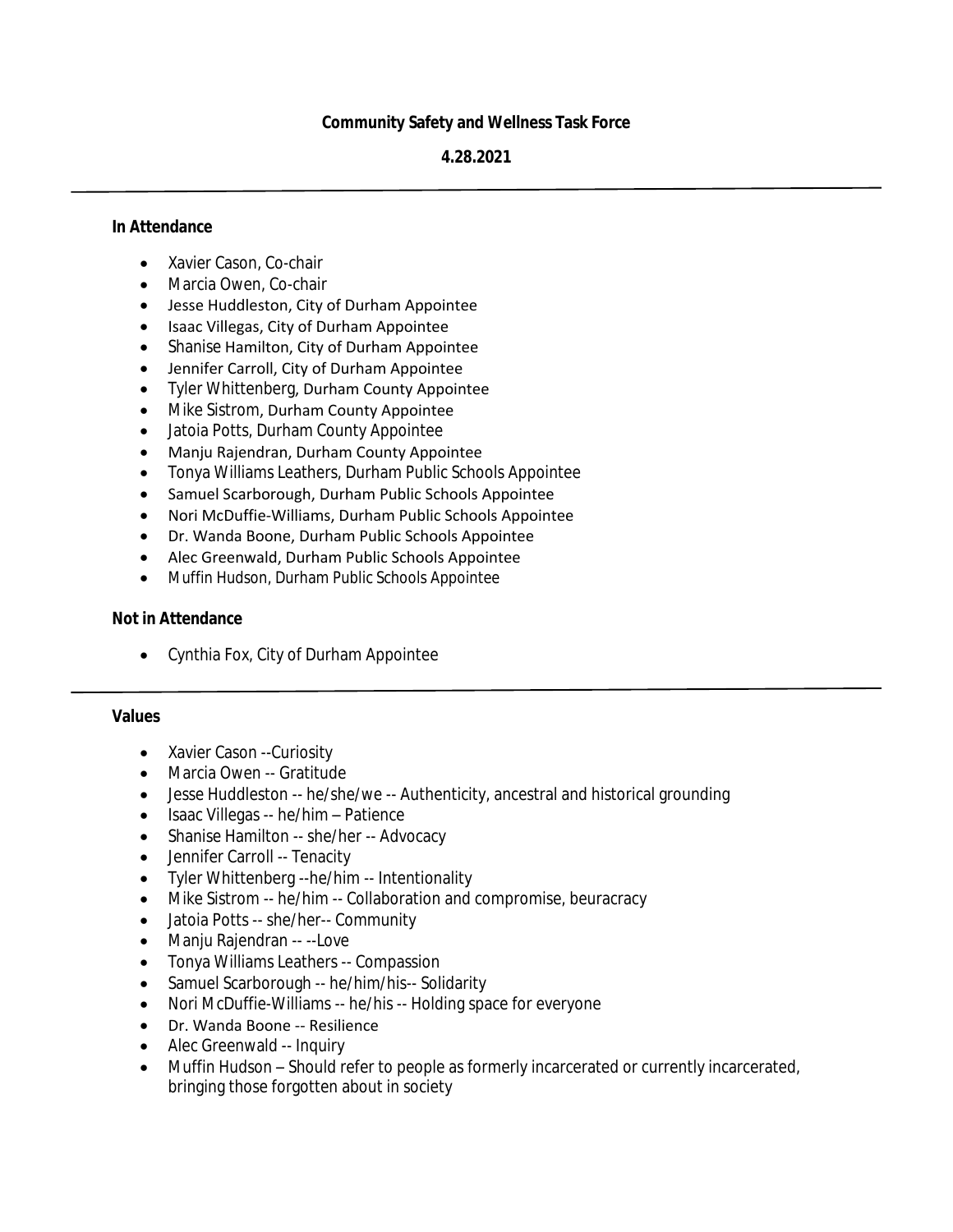# **Elected Officials**

- Chair Brenda Howerton- Chair of Durham Board of County Commissioners
- Bettina Umstead- Chair of Durham Public Schools
- Mayor Steve Schewel- Mayor of City of Durham
- City Council Member Javiera Caballero
- City Council Member Jillian Johnson-- Mayor Pro Tempore
- Commissioner Burnes-- Commissioner on Board of County Commissioners
- Jovonia Lewis-- Durham Public School Board of Education

Brenda Howerton

- Voiced appreciation to volunteers, citizens giving up their time to help the community
- It will be hard work- but she knows that task force members will produce something safe and helpful to community
- Done with a lens of racial equity

Other elected officials also voiced gratitude for task members' time and commitment

### **Durham Beyond Policing Presentation**

- 2016- asked what residents want to spend budget on- no one listed police
- 2019- a lot forums around policing, won a city worker wage increase, pushed back against DPD's, funding for eviction diversion program
- 11 deaths in Durham
- Since police existence- always reform-trying to move beyond not enough measures
	- o Reforms help but not enough
- Invite the community to be involved in what they feel safety is
- Safety is articulated and performed to control
- Mostly in durham county jail, and youth jail are for poverty crimes
- Durham has a long history of fighting for racial justice, and winning
	- o What is special about Durham?
		- **Durham is historically black**
		- Grassroots
		- People who care

### **Introductions and Vision**

- $\bullet$  Alec
	- o Reimagine the public institutions, groups and organizations
	- o Center those who feel the least safe
- Manju
	- o
- Jennifer
	- o Center individual autonomy
	- o Value safety more than the systems we have made to make people safe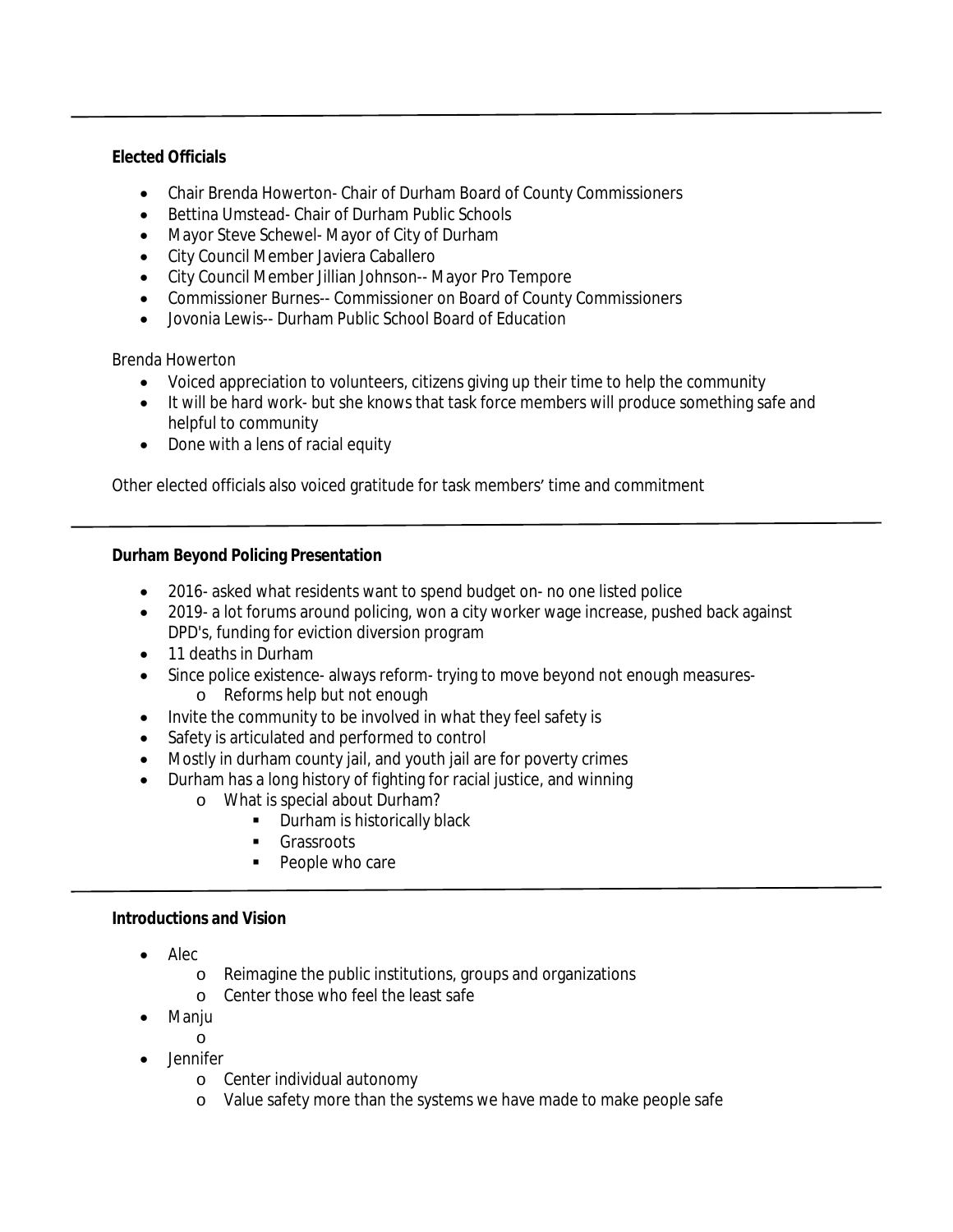- Nori
	- o When we care for each other in such an accountable transformative way, everyone will feel safe and no harm will fall
	- o Want to keep that as a goal
- Tyler
	- o Take police out of school
	- o Act and invest in things we know prevent harm- family support, teacher support
- Samuel
	- o Distributing services resources in an equitable way
	- o Food deserts- increased likelihood of health issues
- Rev Isaac
	- o Commit to keep each other safe
	- o Experience joy- have things necessary to do that
- Toia
	- o Building community and relationship honoring
	- o Honoring each other as true neighborhoods
	- o Understanding what the community really needs
- Jesse
	- o Creative energy and revolutionary love
	- o Transforming psychic violence into creative energy
	- o Arts
	- o "And while I could not always suppress the violent thoughts that raged inside me, I would nevertheless dedicate my life to seeking alternatives to physical violence, and would wrestle continually with the problem of transforming psychic violence into creative energy"― Pauli Murray, Song in a Weary Throat: Memoir of an American Pilgrimage
	- o Like Call 9-1-1 for fire- and actually get help for other needs
- Shanise Hamilton
	- o Examined from a lens of a mother of a Black son
	- o Nurtured with resources that feed our souls
	- o Structures that keep us safe
	- o Exceed needs not just meet necessity
	- o Freedom to live the fullness of who were are
- Tonya
	- o Collaborate, be unified
	- o In order to be safe and well- need an environment that isnt just affordable housing- but livable housing
- Mike
	- o Focus on specific, detailed data driven solutions
	- o Holistic community-based solutions
	- o More resources to formerly incarcerated
- Muffin
	- o only say formerly incarcerated or currently incarcerated
	- o Real affordable housing- that you want to live
	- o Mental Health services
	- o Money to leave something to their kids other than debt
	- o People need to be free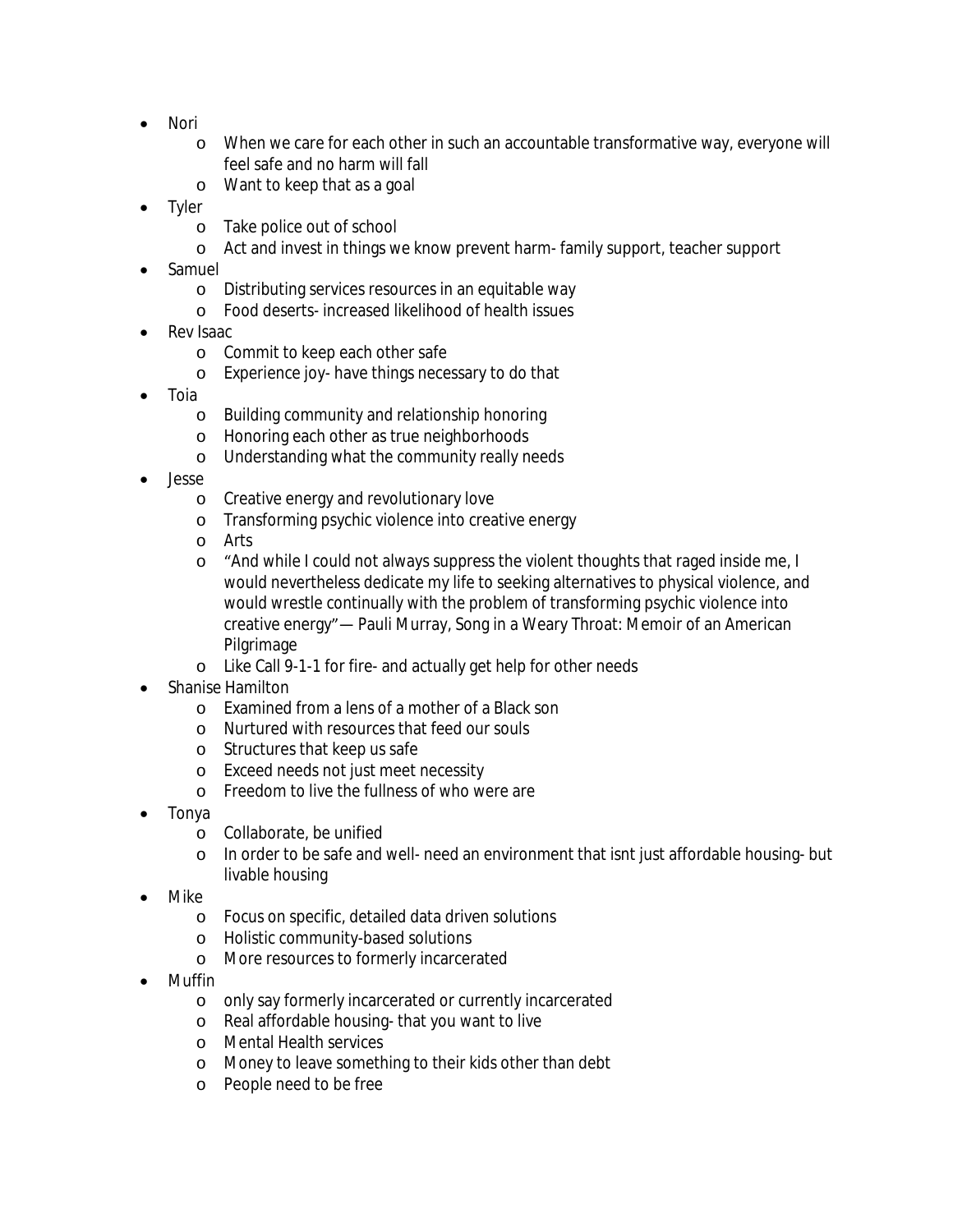- o Instead of funding police, fund organizations that have been doing the work for so many years
- Dr Wanda Boone (need to go back and listen for other programs mentioned)
	- o Strive- youth program
	- o Figure out what causes the hurt, that keeps us from hearing, seeing, and listening to each other
	- o Help children with their trauma
	- o Look at her lenses (self-reflect)

#### **Roundtables**

• Task Force members agreed to start roundtables to hear from the community

### **Next Steps**

- Examine Q and A from citizens
- Want to hear from groups already in
- Meetings in May and June (Two in May and Two in June)
- Monthly Meetings starting in July
- Writing in email about bylaws
- Set up roundtables

### **Notable Topics and Issues Highlighted by Task Force Members**

- Housing
- Food access and Food insecurity
- Mental Health
- Arts
- Community building
- Programs helping formerly incarcerated reintegrate in society
- Take police out of schools
- Strive Youth Program

### **Notable Statements and Questions from Attendees**

*Questions*

 "Will the Task Force engage the harms that the Department of Social Services also inflicts in this community, and engage critically the idea of exchanging police for social workers housed under DSS?"